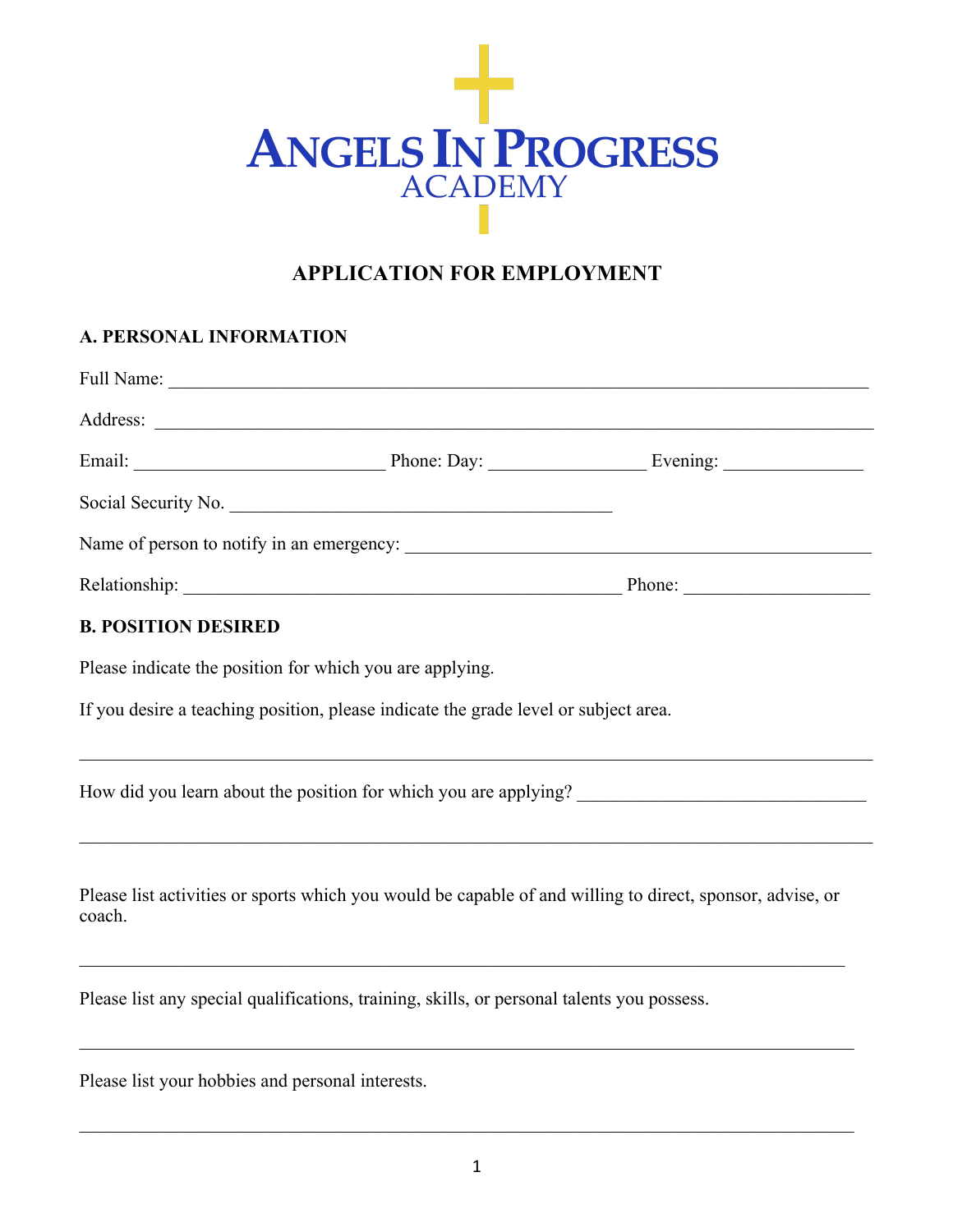## C. EDUCATIONAL PREPARATION (BEGINNING WITH HIGH SCHOOL)

| Name of School                                                                               | Dates Major | Degree/GPA |
|----------------------------------------------------------------------------------------------|-------------|------------|
|                                                                                              |             |            |
|                                                                                              |             |            |
|                                                                                              |             |            |
|                                                                                              |             |            |
|                                                                                              |             |            |
|                                                                                              |             |            |
| School Activities, Clubs, Honors, etc.                                                       |             |            |
|                                                                                              |             |            |
| Are you currently working on a degree? If yes, what degree, which college are you attending, |             |            |
|                                                                                              |             |            |
|                                                                                              |             |            |
| <b>D. TEACHING/WORK EXPERIENCE</b>                                                           |             |            |

Please start with your current or most recent employer and work backwards for the past ten years. If necessary, you may use the reverse side of this page, following the same format.

| 1. Employer                         |
|-------------------------------------|
|                                     |
| Dates of Employment                 |
| Supervisor's Name and Contact Info. |
|                                     |
|                                     |
|                                     |
| Dates of Employment                 |
| Supervisor's Name and Contact Info. |
|                                     |
|                                     |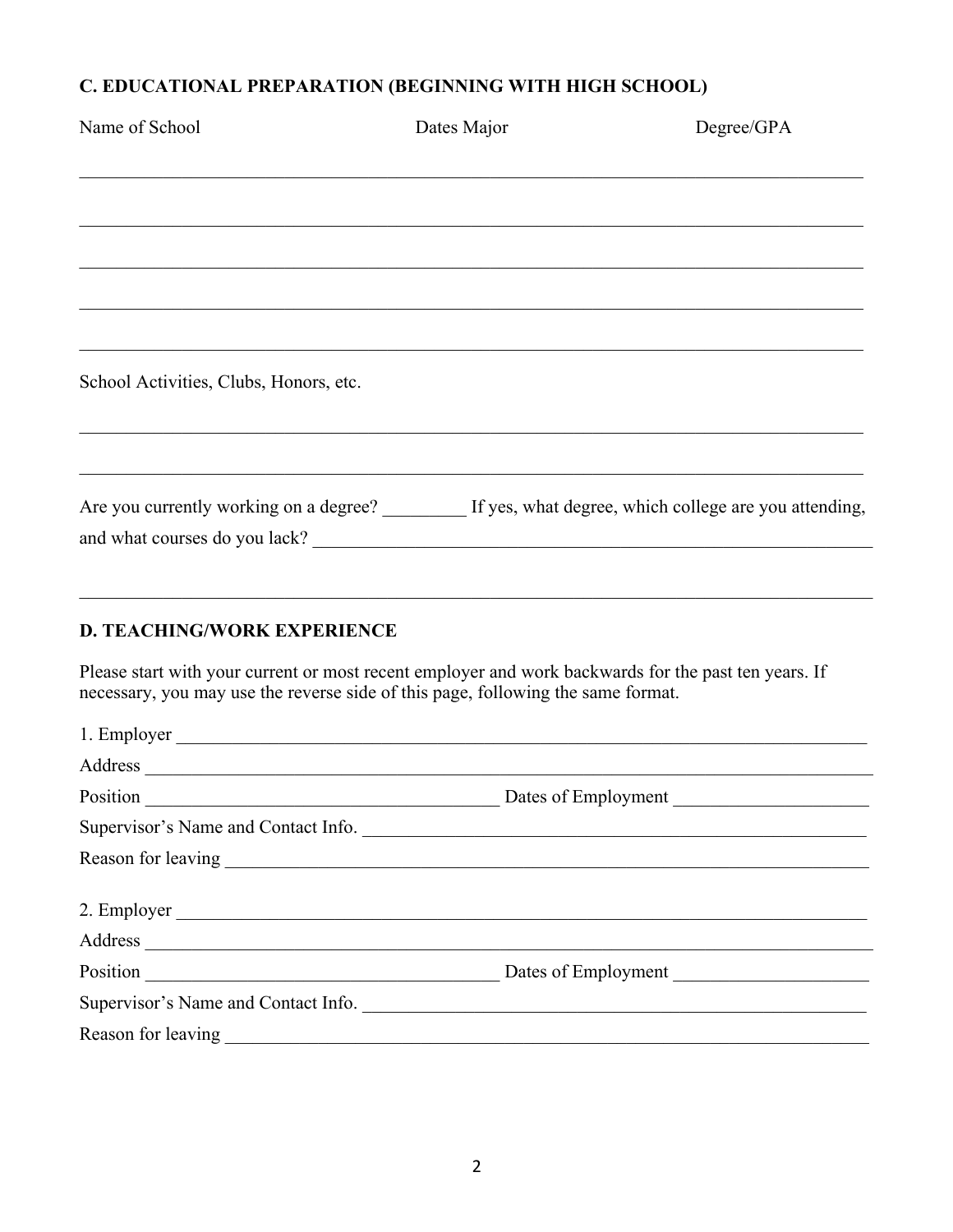| Supervisor's Name and Contact Info.                                                                                                                                                                                            |  |  |
|--------------------------------------------------------------------------------------------------------------------------------------------------------------------------------------------------------------------------------|--|--|
|                                                                                                                                                                                                                                |  |  |
|                                                                                                                                                                                                                                |  |  |
| Address and the contract of the contract of the contract of the contract of the contract of the contract of the contract of the contract of the contract of the contract of the contract of the contract of the contract of th |  |  |
|                                                                                                                                                                                                                                |  |  |
| Supervisor's Name and Contact Info.                                                                                                                                                                                            |  |  |
|                                                                                                                                                                                                                                |  |  |
|                                                                                                                                                                                                                                |  |  |
|                                                                                                                                                                                                                                |  |  |
| Supervisor's Name and Contact Info.                                                                                                                                                                                            |  |  |
|                                                                                                                                                                                                                                |  |  |
|                                                                                                                                                                                                                                |  |  |
| Total years of experience: In aiding _______ In teaching ___________ In administration ____________                                                                                                                            |  |  |
| Are you certified? ___________ If yes, in what state? ___________ Expiration date? ________________                                                                                                                            |  |  |
|                                                                                                                                                                                                                                |  |  |
| If you do not hold a certificate, what requirements do you lack?                                                                                                                                                               |  |  |
|                                                                                                                                                                                                                                |  |  |

## **F. PERSONAL REFERENCES**

You will need to sign the Authorization to Release Reference Information that is included and return it with this application. Please do not list family members or relatives for references. Give two references who are qualified to speak of your spiritual experience. List your current pastor first.

| 1. Name                 |       |       |
|-------------------------|-------|-------|
| <b>Complete Address</b> |       |       |
| Relationship            | Phone | Email |
|                         |       |       |
| 2. Name                 |       |       |
| <b>Complete Address</b> |       |       |
| Relationship            | Phone | Email |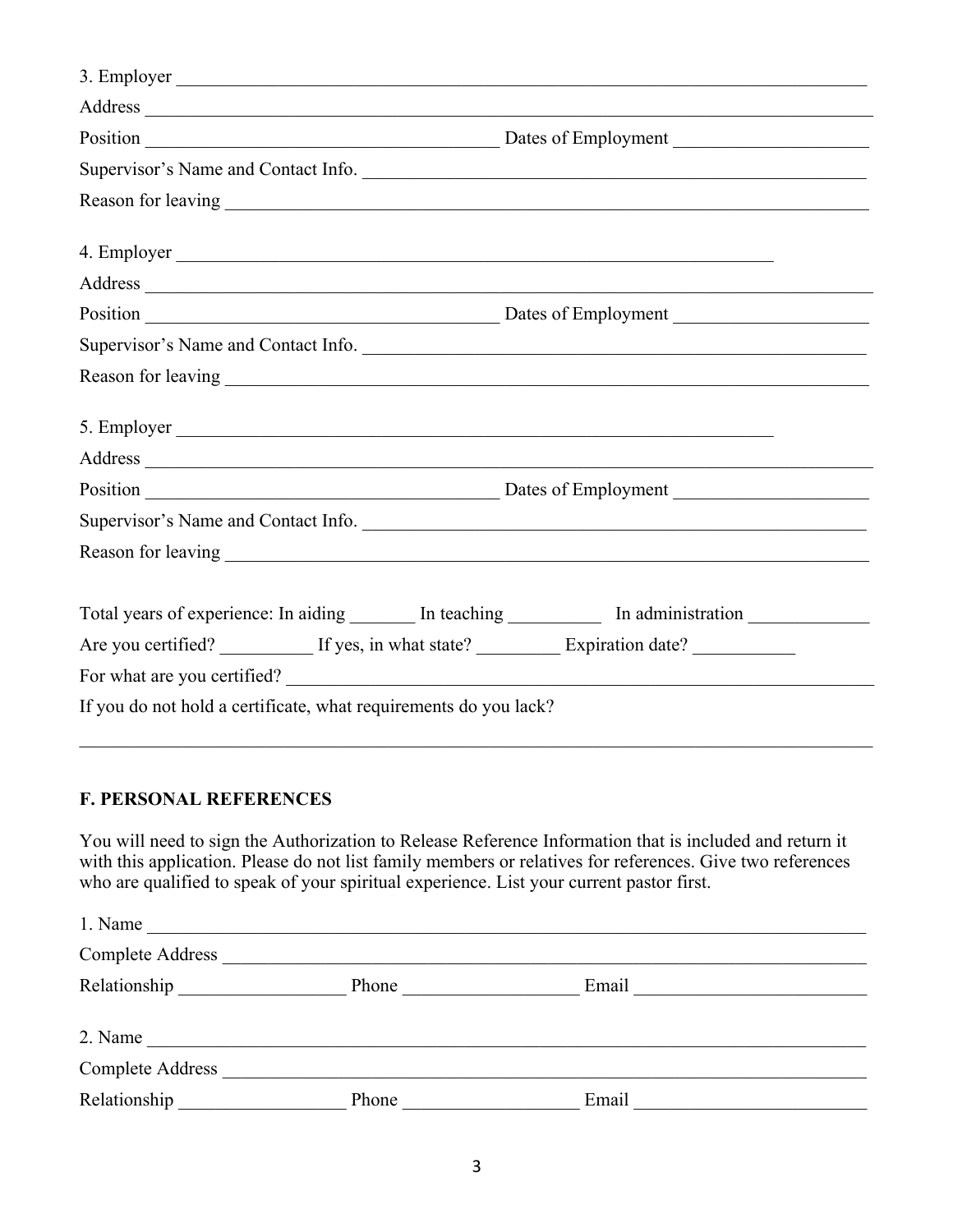Give two professional references who are qualified to speak of your educational/employment training and experience. List your current or most recent supervisor first.

|                              | Complete Address                                 |
|------------------------------|--------------------------------------------------|
|                              | Relationship Phone Final Email Email             |
|                              |                                                  |
|                              |                                                  |
|                              | Relationship Phone Email Email                   |
| <b>G. CHURCH AFFILIATION</b> |                                                  |
|                              | Denomination Name of Present Church              |
|                              |                                                  |
|                              | Are you active in your church? In what capacity? |
|                              |                                                  |
|                              |                                                  |

#### **H. PROCEDURAL QUESTIONS**

|                   | Do you heartily agree with and will you uphold and support the purpose and philosophy of Angels in |
|-------------------|----------------------------------------------------------------------------------------------------|
| Progress Academy? | Please note any areas with which you disagree or cannot fully                                      |
| support.          |                                                                                                    |

Have you ever been investigated by an employer for misconduct? \_\_\_\_\_\_\_\_\_\_\_\_\_\_\_\_\_\_\_\_\_\_\_\_\_\_\_\_\_\_\_\_

Have you ever been disciplined, discharged, or asked to resign from a prior position?

Have you ever been charged in civil or criminal proceedings with improprieties regarding children? Have you ever been convicted of any offense involving dishonesty, breach of trust, stealing, any type of moral impropriety, or any type of felony?

Is there any reason why you might be unable to perform the duties and responsibilities of the position for which you are applying? \_\_\_\_\_\_\_\_\_\_\_\_\_\_\_\_\_\_\_\_\_\_\_\_\_\_\_\_\_\_\_\_\_\_\_\_\_\_\_\_\_\_\_\_\_\_\_\_\_\_\_\_\_\_\_\_\_\_\_\_\_\_\_\_

If you are offered a position, will you be able to verify that you are legally permitted to be employed in the United States? \_\_\_\_\_\_\_\_\_\_\_\_\_\_\_\_\_\_\_\_\_\_\_\_\_\_\_\_\_\_\_\_\_\_\_\_\_\_\_\_\_\_\_\_\_\_\_\_\_\_\_\_\_\_\_\_\_\_\_\_\_\_\_\_\_\_\_\_\_

#### **I. STANDARDS**